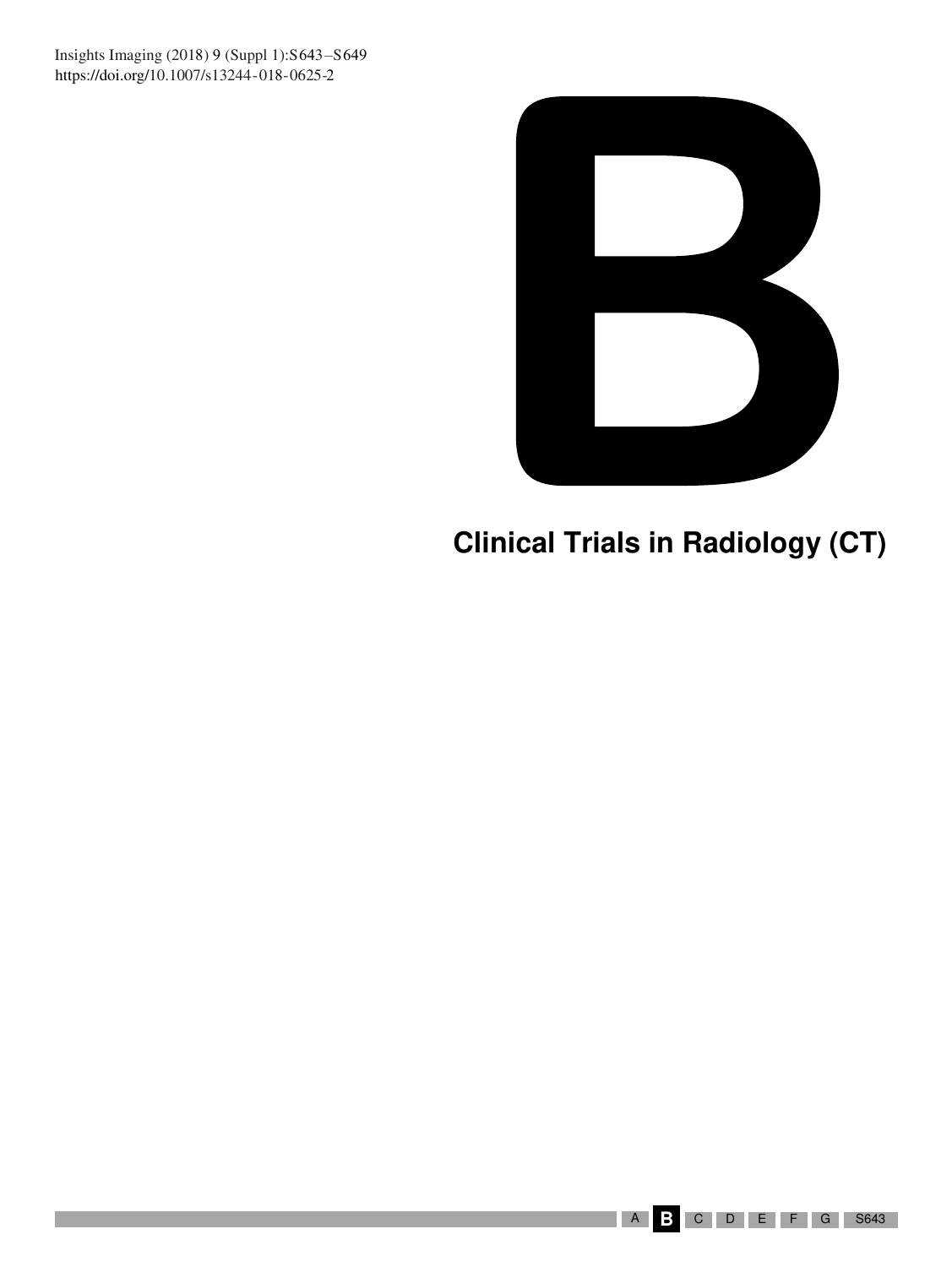### **Wednesday, February 28**

**10:30 - 12:00 Sky High Stage** 

**Interventional Radiology** 

## **CT 2 Clinical Trials in Radiology 1**

*Moderators:*<br>M. Dewey; Berlin/DE R.L. Ehman; Rochester, MN/US

#### **B-0184** 10:30

**A two-center phase III, randomised, controlled study of MRgFUS vs EBRT in patients with metastatic non-spinal bone disease: palliative strategy for cancer-induced bone pain** 

A. Napoli, R. Scipione, A. Leonardi, H.-P. Erasmus, S. Dababou,

C. Marrocchio, C. Catalano; Rome/IT (alessandro.napoli@uniroma1.it)

**Purpose:** Purpose: to examine the clinical outcome of MR-guided focused ultrasound (MRgFUS) and external-beam radiation therapy (EBRT) in patients with painful bone metastasis.

**Ethics committee approval:** This study received institutional ethics committee approval. All patients provided written informed consent.

**Methods and Materials:** Patients with solid tumors and one or more bone metastasis were included. Eligible patients were ≥18years of age, had radiologically-proven bone metastasis, could safely undergo both MRgFUS and radiotherapy and had pain scores ≥4(on 0-to-10 numeric rating scale). Participants were randomly assigned (1:1 ratio) to receive MRgFUS or EBRT. The primary endpoint was treatment response, defined as a reduction of 2points in worst pain by week-4, accompanied by a stable or reduced opioid dose, compared with baseline. Secondary endpoints assessed average pain, interference of pain with activities, breakthrough pain, mood, quality of life, and adverse events.

**Results:** 233 patients (M:125,F:108) were enrolled and randomly assigned to MRgFUS(116) and EBRT(117). In the MRgFUS arm, 90 patients(77.6%) achieved the primary endpoint, compared with 92(78.6%) in the EBRT arm (adjusted odds ratio, 1.07;p=0.818). There were no significant differences in average pain, pain interference with activity, breakthrough pain, mood and quality of life between arms.

**Limitations:** This work only considers short-term results, assessing primary and secondary outcomes within the first month after treatment.

**Conclusion:** The role of MRgFUS in cancer-induced bone pain is comparable to EBRT, with the advantage of radiation-free and single-session procedure. MRgFUS is limited to non-spinal locations.

**Funding for this study:** This study was conducted without any direct founding.

10:40

**Discussant**  M. Szczerbo-Trojanowska; Lublin/PL

#### **B-0185** 10:45

**Percutaneous microwave thermal ablation (MWA) for patients with malignant lung tumors: mid-term results of a prospective multicenter study (MALT study)** 

A. <u>Posa</u><sup>1</sup>, R. lezzi<sup>1</sup>, F. Carchesio<sup>1</sup>, A. Veltri<sup>2</sup>, R. Cioni<sup>3</sup>, R. Manfredi<sup>1</sup>,<br>L. Bonomo<sup>1</sup>; <sup>1</sup>*Rome/IT, <sup>2</sup>Orbassano/IT, <sup>3</sup>Pisa/IT (alessandro.posa@gmail.com)* 

**Purpose:** To assess the feasibility, safety, and efficacy of MWA in the treatment of unresectable primary (MALT1) and secondary (MALT2) pulmonary neoplasms.

**Ethics committee approval:** This study was approved by the Ethics Committee of our Institution and written informed consent was obtained for each patient prior to enrollment.

**Methods and Materials:** All patients with lung tumors up to 4cm in size addressed to MWA by a multidisciplinary team were enrolled in the study. The lesions were classified by histotype (primary - MALT1, secondary - MALT2), site (hilar, parenchymal, or subpleural) and size (<2, 2-3, 3-4 cm). A standardized treatment was used for all lesions, based on histotype and size (30W, 50W and 70W and 40W, 60W and 80W, for primary and secondary tumors, respectively). The primary endpoint was complete response (CR) determined using enhanced CT scan, performed at 1, 3, 6, 12, and 18 months. Secondary endpoints were technical efficacy, incidence and grade of adverse events (AEs) as well as relationship between power applied and necrosis volume (power-efficacy correlation) evaluated on 1-month CT follow-up.

**Results:** Forty-four MWAs were performed on 35 patients (24 men; 11 women). Technical success was obtained in 100% of cases. No major complications as well as procedural death were recorded; 45.4% of minor complications occurred, 40.9% of them not requiring any treatment. A direct relationship between power applied and necrosis volume was obtained in all procedures. The 6-months CR rates were of 100% and 92.3% in the MALT1 and MALT2 group respectively.

**Limitations:** The most important limitation of this study is represented by the limited number of patients enrolled, which can affect the values of response rates as well as complication rates.

**Conclusion:** Percutaneous CT-guided MWA seems to be a safe, feasible, and effective treatment for unresectable malignant lung tumors up to 4 cm in size. **Funding for this study:** There was no funding for this study.

10:55 **Discussant** 

F. Gleeson; Oxford/UK

#### **B-0186** 11:00

**Use of electromagnetic navigation improves performances in CT-guided** 

**interventions: a multicentric, prospective and randomised clinical trial**  A. Mounier, R.-C. Rouchy, M. Medici, E. Chipon, A. Moreau-Gaudry, I. Bricault; Grenoble/FR (amounier1@chu-grenoble.fr)

**Purpose:** To evaluate the clinical benefit of using an electromagnetic navigation system during CT-guided interventional radiology procedures.

**Ethics committee approval:** French Sud-Est V ethical committee (12/06/2013).

**Methods and Materials:** This study included 455 patients between December 2013 and July 2015 across nine participating hospitals. After randomization, percutaneous procedures were carried out either under conventional CT guidance (CT group), or using the additional assistance of IMACTIS-CT® navigation system (NAV group). The primary outcome was evaluated by a blinded expert committee. It assessed the safety (number of serious adverse events), efficiency (number of targets reached) and performance (number of CT control acquisitions required to reach the target) of CT-guided interventions.

**Results:** All patients (227 patients in NAV group and 228 patients in CT group) were included in the intention-to-treat analysis. Missing data of 4 patients were re-coded according to a worst-case scheme in disfavor of navigation. In noninferiority analysis, NAV system was as safe (CI90 [-0.03;0.032];  $\Delta$ c=0.07) and as efficient (CI90  $[-0.03;0.008]$ ;  $-\Delta c=-0.1$ ) as conventional guidance. The number of CT control demonstrated to be reduced using NAV (5[3;9]) vs CT  $(6[3;11])$  p=0.015.

**Limitations:** For 38 patients, the intervention was only partially achieved according to the initially randomized protocol: in most cases (33/38), radiologist went back to CT instead of NAV protocol, because of respiratory movements and/or lack of experience with the navigation system

**Conclusion:** The use of an electromagnetic navigation system allows to reach the targets with fewer CT control acquisitions than with conventional CT

guidance.<br>**Funding for this study:** French Ministry of Health. Author Disclosures:

**I. Bricault:** Advisory Board; member of the scientific advisory board of Imactis.

11:10 **Discussant**  T. Penzkofer; Berlin/DE

### **B-0187** 11:15

#### **Randomised clinical trial of portal vein embolisation using n-butylcyanoacrylate vs polyvinyl alcohol particles plus coils for liver hypertrophy before major hepatectomies**

J.H.M. <u>Luz</u>1, E. Coimbra<sup>1</sup>, T. Bilhim<sup>1</sup>, F.V. Gomes<sup>1</sup>, N.V. Costa<sup>1</sup>, M.T. Correia<sup>1</sup>,<br>P. Luz<sup>2</sup>, E. Barroso<sup>1</sup>; <sup>1</sup>*Lisbon/PT, <sup>2</sup>Rio de Janeiro/BR (jhugoluz@gmail.com)* 

Purpose: The aim of this study is to compare the efficacy of portal vein embolisation (PVE) using n-butyl-cyanoacrylate (NBCA) versus polyvinyl alcohol (PVA) particles plus coils in the induction of liver hypertrophy before major hepatectomies.

**Ethics committee approval:** The hospital review board and local ethics committee approved the study protocol.

**Methods and Materials:** This is a randomised clinical trial, single site. Eighty consecutive patients with resectable liver tumors and indication for preoperative PVE are randomised for one of two arms (40 patients in each arm). Primary endpoint is to compare the degree of hepatic hypertrophy, through computed tomography volumetry, at 14 and 28 days after PVE. Secondary endpoints are the comparative analysis of the two PVE methods (complications, cost, procedure time, contrast usage and radiation exposure) and post-operative outcome (accomplishment of the planned surgery, causes of hepatectomy suspension and liver failure incidence).

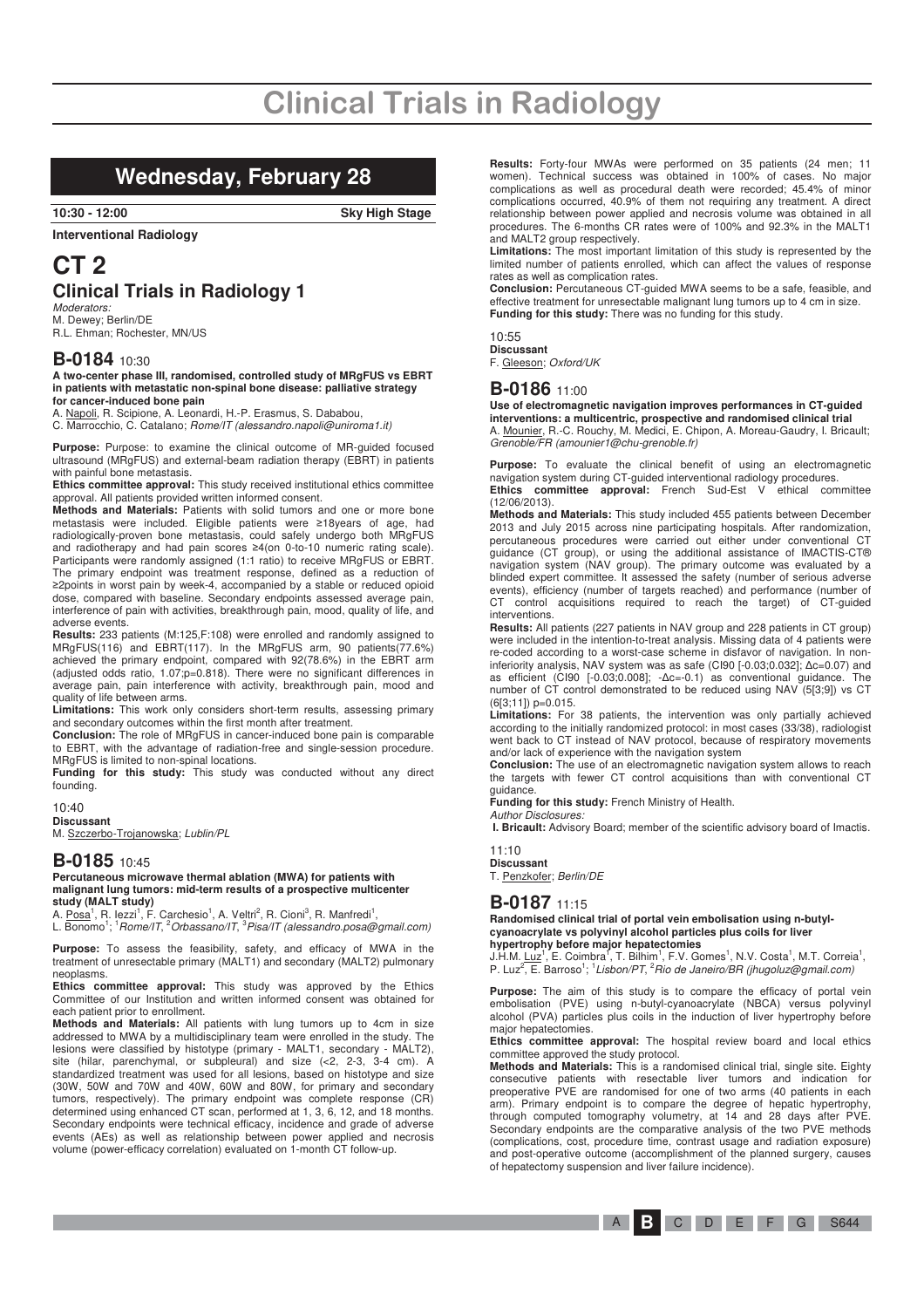**Results:** PVE with NBCA has shown a higher degree of hypertrophy (left lobe increase in size was  $64 \pm 23$  % vs.  $41 \pm 12$  with NBCA versus PVA plus coils). The amount of contrast medium used for the procedure was  $111 \pm 34$  ml and 223 ± 43 ml, for NBCA and PVA plus coils, respectively. The trial is ongoing (still recruiting).

**Limitations:** The trial is not multicentric.

**Conclusion:** PVE with NBCA seems more effective in promoting liver hypertrophy. The overall PVE cost, procedure time and contrast media use was substantially lower through the NBCA approach.

**Funding for this study:** There was no funding for this trial.

11:25

**Discussant**  K.A. Hausegger; Klagenfurt/AT

#### **B-0189** 11:30

**Comparing different thrombectomy techniques in five large-volume centres: a 'real world' observational study** 

A.C. <u>Hesse</u><sup>1</sup>, A. Zapf<sup>1</sup>, J. Liman<sup>1</sup>, J. Fiehler<sup>2</sup>, A. Mpotsaris<sup>3</sup>, P. Schramm<sup>4</sup>,<br>A. Berlis<sup>5</sup>, M. Knauth<sup>1</sup>, M.-N. Psychogios<sup>1</sup>; <sup>1</sup>*Göttingen/DE, <sup>2</sup>Hamburg/DE,* <sup>3</sup>Aachen/DE, 4 Lübeck/DE, <sup>5</sup>Augsburg/DE (amelie.hesse@med.uni-goettingen.de)

**Purpose:** Thrombectomy has become the standard of care for acute ischaemic stroke due to large vessel occlusion. Aim of this study was to compare the radiological outcomes and time metrics of the various thrombectomy techniques.

**Ethics committee approval:** Approved by the ethics committee of the University Medical Centre Goettingen.

**Methods and Materials:** In this retrospective, multicentre study we analysed the data of 450 patients with occlusion of the anterior circulation, treated in five high-volume centres from 2013 to 2016. The treatment techniques were divided in three categories: first-pass use of a large-bore aspiration-catheter; first-pass use of a stent-retriever; and primary combined approach (PCA) of an aspirationcatheter and stent-retriever. Primary endpoints were successful reperfusion and groin to reperfusion time. Secondary endpoints were the number of attempts and occurrence of emboli in new territory (ENT). The primary analysis was based on the intention to treat groups (ITT).

**Results:** The ITT-analysis showed significantly higher reperfusion rates, with 86% of successful reperfusion in the PCA-group compared with 73% in the aspiration group and 65% in the stent-retriever group. There was no significant difference in groin to reperfusion time regarding the used technique. The secondary analysis showed an impact of the technique on the number of attempts and the occurrence of ENTs. Lowest ENT rates and attempts were reported with the combined approach.

**Limitations:** Limitations of our study include the retrospective, observational design and the non-standardised fashion of thrombectomy, as well as that 73% of the interventions were analysed by a core-laboratory, while a part of angiographic outcomes was self-reported by the individual centres.

**Conclusion:** The combined first-pass deployment of a stent-retriever and an aspiration-catheter was the most effective technique for reperfusion of anterior circulation large vessel occlusion. Our results correlate with the latest singlecentre studies, reporting very high reperfusion rates with PCA variations. **Funding for this study:** There was no funding for this study.

Author Disclosures:

**J. Fiehler:** Consultant; Acandis, Bayer, Boehringer-Ingelheim, Codman, Covidien, Medtronic, MicroVention, Penumbra, Philips, Sequent, Siemens, Stryker. Equipment Support Recipient; Medtronic, MicroVention, DFG, EU, BMBF, BMWi. **M. Knauth:** Consultant; Siemens, Penumbra, Stryker, Acandis, Bayer. **M. Psychogios:** Consultant; Siemens, Penumbra, Stryker.

11:40

**Discussant** 

H.A. Deutschmann; Graz/AT

#### **B-0188** 11:45

**Paclitaxel-coated balloon angioplasty for the treatment of symptomatic central venous stenosis in dialysis access: results from a prospective randomised control trial** 

P. Papadimatos, P. Kitrou, K. Katsanos, N. Christeas, D. Karnabatidis; Patras/GR (pnpapadimatos@yahoo.gr)

**Purpose:** To investigate the safety and effectiveness of paclitaxel-coated balloons (PCB) for the treatment of dialysis access symptomatic central venous stenosis.

**Ethics committee approval:** The above mentioned trial has been approved by the ethics committee of the University of Patras.

**Methods and Materials:** Within 20 months (January 2014 to August 2015), 40 dialysis patients [19/40 arteriovenous fistulas (AVF) and 21/40 arteriovenous grafts (AVG)] with symptomatic central venous stenosis were randomised to undergo PCB [PCB group, n=20; 14/20m ale; age: 56.7 (25-81)] or

conventional balloon angioplasty [CBA group, n=20; 15/20 male; age: 57 (33- 81)]. There were 15/20 restenotic lesions in PCB group and 12/20 in CBA group. In 25/40 cases patients had an ipsilateral catheter insertion in the past. Primary endpoint was clinically assessed intervention-free period (IFP) of the treated segment at 6 months, while secondary endpoints included complication rates during follow-up period and subgroup analysis to identify factors influencing IFP.

**Results:** Mean follow-up period was 180 days (5-479). No complications were observed. Median IFP was significantly better in PCB group (PCB group: 179 days vs CBA group: 124.5 days, p=0.026; HR 0.445 CI: 0.217-0.909). There was no significant difference between AVGs and AVFs (p=0.17), treatment of de novo vs restenotic lesions (p=0.33) or prior presence of catheter insertion (p=0.21). In restenotic lesion of PCB group, longitudinal comparison between treatments also showed a significant difference in favour of PCB treatment (median IFP in PCB\*group 177 vs 91 days in CBA\*group, p=0.01; HR 0.338, CI: 0.148-0.774).

**Limitations:** The major limitations are that we are talking about a single center

randomised control trial with no core lab support. **Conclusion:** Paclitaxel-coated balloons had significantly better results compared to CBA for the treatment of symptomatic central venous stenosis in dialysis access in this randomised study. Longitudinal comparison of treatments in the same patients also showed a significant difference in favour of PCBs.

**Funding for this study:** No funding.

11:55 **Discussant**  R. lezzi; Rome/IT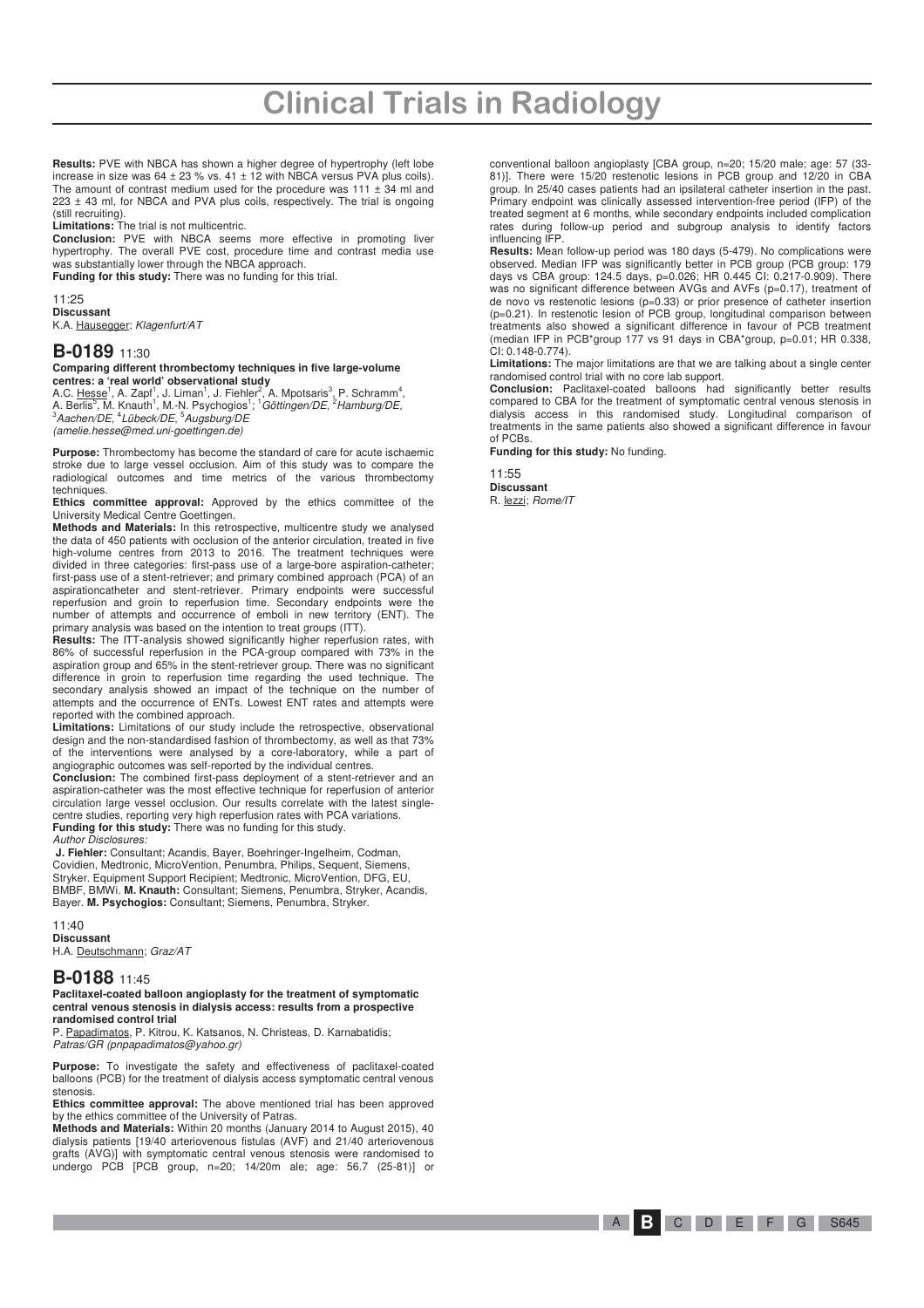# **Clinical Trials in Radiology**

### **Thursday, March 1**

**10:30 - 12:00 Sky High Stage** 

**Cardiac** 

### **CT 6 Clinical Trials in Radiology 2**

*Moderators:*<br>M. Dewey; Berlin/DE R.L. Ehman; Rochester, MN/US

#### **B-0595** 10:30

**MEDIRAD EARLY-HEART study: early clinical and biological predictors of** 

radiotherapy-induced cardiac toxicity in breast cancer<br>M.-O. <u>Bernier</u><sup>1</sup>, S. Jacob<sup>1</sup>, A.P.G. Crijns<sup>2</sup>, J.A. Langendijk<sup>2</sup>, R. Vliegenhart<sup>2</sup>,<br>S.E. Combs<sup>3</sup>, M. Mayinger<sup>3</sup>, A. Eraso<sup>4</sup>, F. Guedea<sup>5</sup>, M. Fiuza<sup>6</sup>, S. Con

**Purpose:** Breast cancer (BC) radiotherapy (RT) leads to incidental radiation of the heart, resulting in increased risk of a variety of heart diseases. Identifying BC patients with the highest-risk of radiation-induced cardiac complications is crucial for developing strategies for primary and secondary prevention. Within the European MEDIRAD project (http://www.medirad-project.eu/), the multicentre prospective EARLY-HEART study aims to identify the most important cardiac imaging and circulating biomarkers of radiation-induced cardiovascular changes in the first 2 years after BC RT.

**Ethics committee approval:** Obtained in the 5 investigating centers.

**Methods and Materials:** This multicenter study will include 250 female BC patients aged 40-75 years treated with RT in 5 hospitals (France, Germany, Netherlands, Portugal, Spain). Compared with baseline cardiac imaging information evaluated before RT, 2D-speckle-tracking echocardiography and cardiac magnetic resonance imaging will assess changes in myocardial function and myocardial tissue anomalies respectively 6 to 24 months after RT, and computed tomography will assess anatomical changes in coronary arteries 24 months after RT. Blood samples will be collected before RT, at the end of RT, at 6 and 24 months to identify circulating biomarkers changes. The relationships between dose distribution to the heart during RT and early cardiovascular changes will be analysed.

**Results:** Inclusions started in September 2017 and will provide first results in early 2019.

**Limitations:** Only subclinical events are expected during follow-up.

**Conclusion:** It will identify biomarkers of early heart side effects and improve understanding of the mechanisms and circumstances that underlie their development.

**Funding for this study:** Funding: EU grant n°755523

 $10.40$ **Discussant**  V.E. Sinitsyn; Moscow/RU

#### **B-0596** 10:45

#### **Low-dose chest CT vs conventional chest x-ray prior to cardiac surgery: the CRICKET study**

R.P.J. <u>Budde</u><sup>1</sup>, A.M. den Harder<sup>2</sup>, T. Leiner<sup>2</sup>, P.A. de Jong<sup>2</sup>, J. Karady<sup>3</sup>,<br>C. Chun<sup>3</sup>, A. Bogers<sup>1</sup>, P. Horvat-Maurovich<sup>3</sup>, L. de Heer<sup>2</sup>; <sup>1</sup>*Rotterdam/NL*,  $^{2}$ Utrecht/NL,  $^{3}$ Budapest/HU (r.budde@erasmusmc.nl)

**Purpose:** Embolic calcifications are the most important cause of postoperative strokes after cardiac surgery. Strokes can be caused by manipulation and clamping of the aorta during surgery. The aim of this study is to investigate if improved preoperative knowledge of aortic calcifications acquired with a lowdose chest CT can prevent postoperative strokes by optimising the surgical strategy.

#### **Ethics committee approval:** Ethics approval was obtained. All participants sign informed consent.

**Methods and Materials:** A prospective multicenter randomised controlled trial design is used. Inclusion criteria are patients scheduled for cardiac surgery aged 18 years or older. Exclusion criteria are emergency surgery, a recent chest/cardiac CT (past three months), unwillingness to be informed about unrequested findings, concomitant or prior participation in a study with radiation exposure and pregnancy. Patients (n=1,724) are randomised between a control arm, which receives routine preoperative work-up including a chest x-ray, and the intervention arm, which receives an additional non contrast-enhanced chest CT at a submillisievert radiation dose. Primary

outcome is the postoperative in-hospital stroke rate. Secondary outcomes are

altered surgical approach based on CT findings and cost-effectiveness. **Results:** Currently 3 centers are participating and over 500 patients are included. As of mid 2017, in the largest including center 417 patients were randomised (207 in the control group and 210 in the intervention group of which 94% and 86% received the allocated work-up, respectively). In the combined 238 patients randomised to the CT group, mean radiation exposure was 0,64 mSv. Ventral calcifications in the aorta were seen in 23% of patients on CT.

**Limitations:** The secondary objective change in surgical approach is surgeondependent and therefore subjective.

**Conclusion:** The CRICKET study will determine if it is useful and costeffective to replace preoperative chest x-ray by low-dose chest CT. **Funding for this study:** ZonMW. Project 837001403

#### 10:55

**Discussant** 

J. Bremerich; Basle/CH

#### **B-0597** 11:00

**Computed tomography (CTA) vs invasive coronary angiography (ICA) in patients with atypical chest pain and suspected coronary artery disease (CAD): gender analysis of a randomised study** 

M. <u>Bosserdt</u>1, S. Feger<sup>1</sup>, M. Rief<sup>1</sup>, D. Preuß<sup>1</sup>, P. Ibes<sup>1</sup>, P. Martus<sup>2</sup>, K. Kofoed<sup>3</sup>,<br>M. Laule<sup>1</sup>, M. Dewey<sup>1</sup>; <sup>1</sup>*Berlin/DE*, <sup>2</sup> Tübingen/DE, <sup>3</sup>Copenhagen/DK

**Purpose:** To investigate if females equally benefit from performing CTA instead of ICA if they present with atypical chest pain and a clinical indication for ICA.

**Ethics committee approval:** By ethics committee of Charité (EA-1-080-08) and German Federal Office for Radiation Protection (Z5-22462/2-2008-048). All patients gave written informed consent.

**Methods and Materials:** This is gender subanalysis of single-center coronary artery disease management (CAD-Man) study including 329 patients.

**Results:** Median length of stay was equally reduced in CTA group for females (30.0 hours, interquartile range [IQR]: 3.3-78.3 vs. ICA group: 53.0 hours, IQR: 49.7-75.3; P=0.002) and males (30.0 hours, IQR: 3.9-71.3 vs. ICA group: 53.0 hours, IQR: 49.1-76.8; P=0.005). Radiation dose was similar in CTA and ICA group both for females (4.7 mSv, IQR: 3.4-6.6 vs. 5.7 mSv, IQR: 3.0-9.2 mSv; P=0.41) and males (5.3 mSv, IQR: 4.7-10.6 vs. 6.9 mSv, IQR: 4.4-12.7 mSv; P=0.98). In CTA group, 19% of males (15/79) but only 3.4% of females (3/88) had obstructive CAD and required subsequent ICA; P<0.001).

**Limitations:** The study was performed at a single center in a small number of patients.

**Conclusion:** This study shows that females equally to males benefit by a reduced length of stay through initially performing CTA instead of ICA. Radiation doses were similar in the CTA and ICA group for females and males while the need for subsequent ICA after CTA was significantly lower for females compared to males.

**Funding for this study:** Grant support from the German Research Foundation through the Heisenberg Programme.

Author Disclosures: **K. Kofoed:** Board Member; steering committee of the CORE320 trial. Equipment Support Recipient; Toshiba Medical Corporation. Investigator; Principle investigator of the investigator initiated CATCH-2 trial, CSub320 trial. Research/Grant Support; AP Møller og hustru Chastine McKinney Møllers Fond, The John and Birthe Meyer Foundation, Research Council of Rigshopitalet, The University of Copenhagen, The Danish Heart Foundation, The Lundbeck Foundation, The Danish Agency for Science, Technology and Innovation by The Danish Council for Strategic Research. Speaker; Speakers Bureau of Toshiba Medical Systems. **M. Dewey:** Research/Grant Support; Heisenberg Program of the DFG for a professorship (DE 1361/14-1), Digital Health Accelerator of the Berlin Institute of Health, the FP7 Program of the European Commission for the randomized multicenter DISCHARGE trial (603266-2, HEALTH-2012.2.4.-2), European Regional Development Fund (20072013 2/05, 20072013 2/48), German Heart Foundation/German Foundation of Heart Research (F/23/08, F/27/10), Joint Program from the German Research Foundation (DFG) and the German Federal Ministry of Education and Research (BMBF) for meta-analyses (01KG1013, 01KG1110, 01KG1210). Speaker; Toshiba Medical Systems, Guerbet, Cardiac MR

Academy Berlin, Bayer (Schering-Berlex). Other; editor of Coronary CT Angiography and Cardiac CTboth published by Springer, Institutional master research agreements exist with Siemens Medical Solutions, Philips Medical Systems, and Toshiba Medical Systems. 11:10

**Discussant**  R. Marano; Rome/IT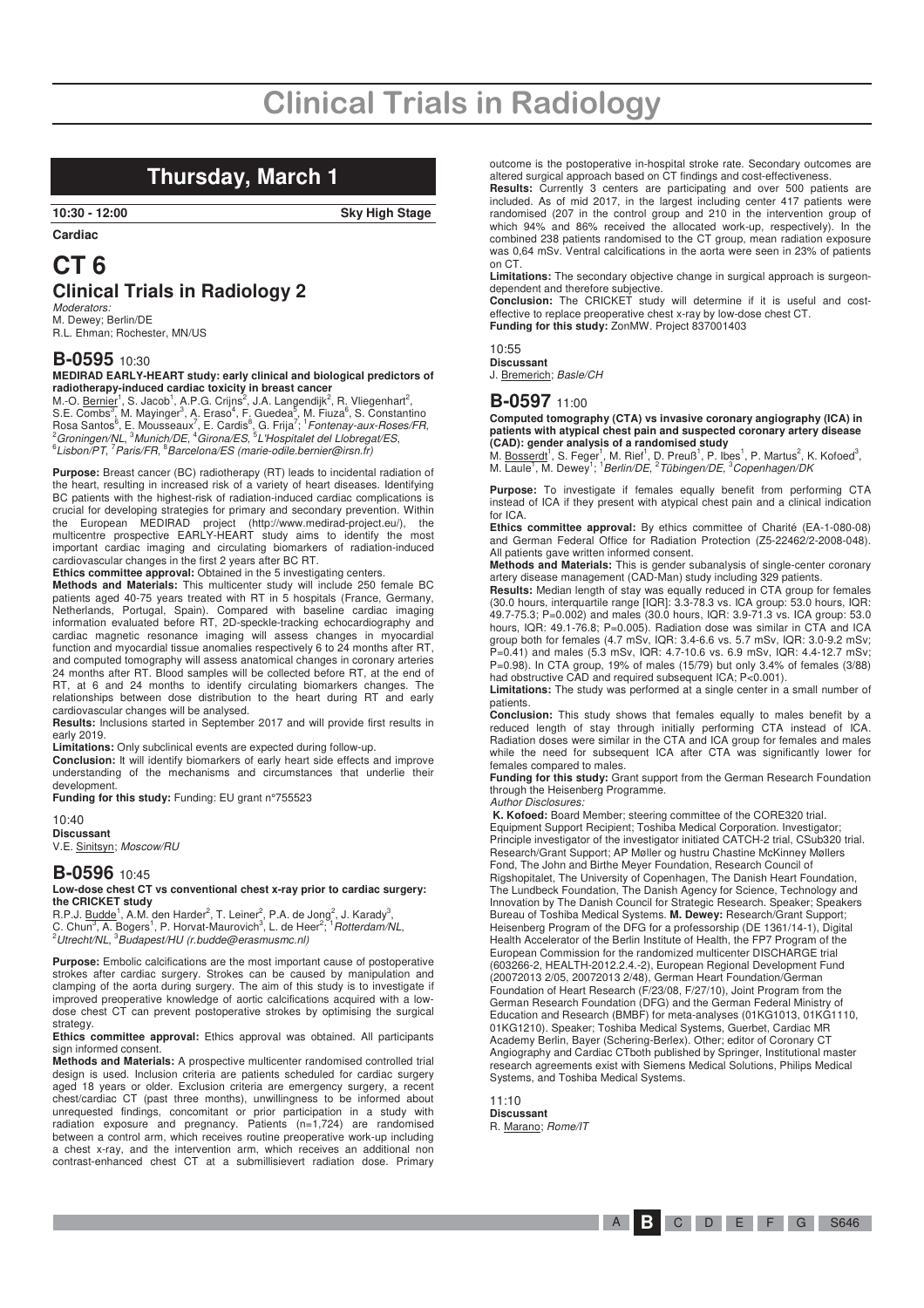# **Clinical Trials in Radiology**

#### **B-0598** 11:15

**Effect of coronary computed tomography vs invasive coronary angiography on statin adherence and serum lipid levels in patients with atypical chest pain: a randomised controlled trial** 

L. <u>Elzenbeck<sup>1</sup>,</u> S. Feger<sup>1</sup>, P. Martus<sup>2</sup>, N. Rieckmann<sup>1</sup>, K. Stangl<sup>1</sup>, A. Marek<sup>1</sup>,<br>H. Dreger<sup>1</sup>, M. Beling<sup>1</sup>, E. Zimmermann<sup>1</sup>, M. Rief<sup>1</sup>, B. Chow<sup>3</sup>,<br>P. Maurovich- Horvat<sup>4</sup>, M. Laule<sup>1</sup>, M. Dewey<sup>1</sup>; <sup>1</sup>*Berlin/* 

**Purpose:** To determine whether coronary computed tomography angiography (CTA) compared with invasive coronary angiography (ICA) improves statin therapy adherence and long-term serum lipids.

**Ethics committee approval:** By ethics committee (EA-1-080-08) and Federal Office for Radiation Protection (Z5-22462/2-2008-048). Written informed consent was given before randomisation.

**Methods and Materials:** Single-center randomised trial with blinded observers. 340 patients with a clinical indication for ICA and atypical chest pain were randomised to CTA or ICA. Statin recommendations were based on European guidelines. Statin intake and serum lipids were compared.

**Results:** Baseline lipids were available for 164 of 167 (98%) and 160 of 162 (99%) patients who underwent CTA and ICA, respectively. Follow-up was available for 155 of 164 (95%) and 141 of 160 patients (88%) leaving 296 (90%) for analysis. Approximately one in four patients were on statin therapy at baseline (CTA: 37/155 [24%]; ICA: 32/141 [23%]; P=0.46). Statins were recommended significantly more often to patients without baseline statins in the CTA group (65% [77/118] vs. 47% [51/109]; P=0.007). Adherence at followup after 3.3 years (IQR=1.3-4.6) was greater in the CTA group (60% [46/77] vs 39% [20/51]; P=0.03). At long-term follow-up, total cholesterol and low-density lipoprotein improved in the CTA group (-5.6±22.6%, -4.3±35.5%) but increased in the ICA group (+2.4±19.8%, +4.6±28.9%; P<0.001, P=0.019).

**Limitations:** Longer follow-up would be needed to investigate cardiovascular events

**Conclusion:** Coronary CTA resulted in greater adherence to statin recommendations and improved serum lipids after 3.3 years.

**Funding for this study:** Grant support through the Heisenberg Programme. 11:25

**Discussant**  R. Vliegenthart; Groningen/NL

#### **B-0599** 11:30

**The role of intraprostatic antibiotic injection for reducing infectious complications of transrectal ultrasound-guided biopsy**  F. Shobeirian, M. Darabi, S.M. Bagheri, M. Zare Mehrjardi, A. Rezayi;

Tehran/IR (farzaneh.shobeirian@gmail.com)

**Purpose:** The overall risk of trans-rectal prostate biopsy is low, but it is associated with significant morbidity. In this study, a method for reducing infectious complications of this procedure is investigated.

**Ethics committee approval:** Our clinical trial has been approved by Ethics Committee. All patients signed a written informed consent. **Methods and Materials:** In this randomised clinical trial, we prescribed the

prophylactic oral antibiotic (Ciprofloxacin, 500 mg once daily) one day before performing the prostate needle biopsy, until two days after the procedure in 210 patients with 40-70-year-old age who were candidates for TRUS-guided prostate biopsy. The enrolled patients were randomly allocated to two equal groups (105 patients in each one). Systemic oral antibiotic and topical disinfection of the rectum by povidone-iodine 1% solution were applied for all patients, while direct intraprostatic injection of antibiotic (Amikacin, 1 ml into each prostate lobe) was performed just in one of the groups. All of the patients were followed for 30 days for the development of any symptoms of infection including fever, pelvic pain, and pyuria.

**Results:** 210 patients were equally divided into two group. The mean age and prevalence of comorbidities were not significantly different between two groups. Serum PSA level and prostate volume also did not have a significant difference in two groups. Of the patients without intraprostatic injection of Amikacin, 9 cases (8.6%) developed infectious complications, including lower urinary tract infection (7 cases) and prostatitis (2 cases). These complications led to hospitalization in 6 patients. None of the patients who received intraprostatic antibiotic during TRUS-guided biopsy developed an infection. The difference between two groups for developing infectious complications was statistically significant ( $p = 0.003$ ).

**Limitations:** A multi-centric study with a larger sample volume could provide more accurate results.

**Conclusion:** Local prophylactic antibiotic injection during sonography guided trans-rectal prostate biopsy can significantly reduce the rate of infectious complications.

**Funding for this study:** There was no funding from industry or a funding agency.

11:39 **Discussant**  R.H. Oyen; Leuven/BE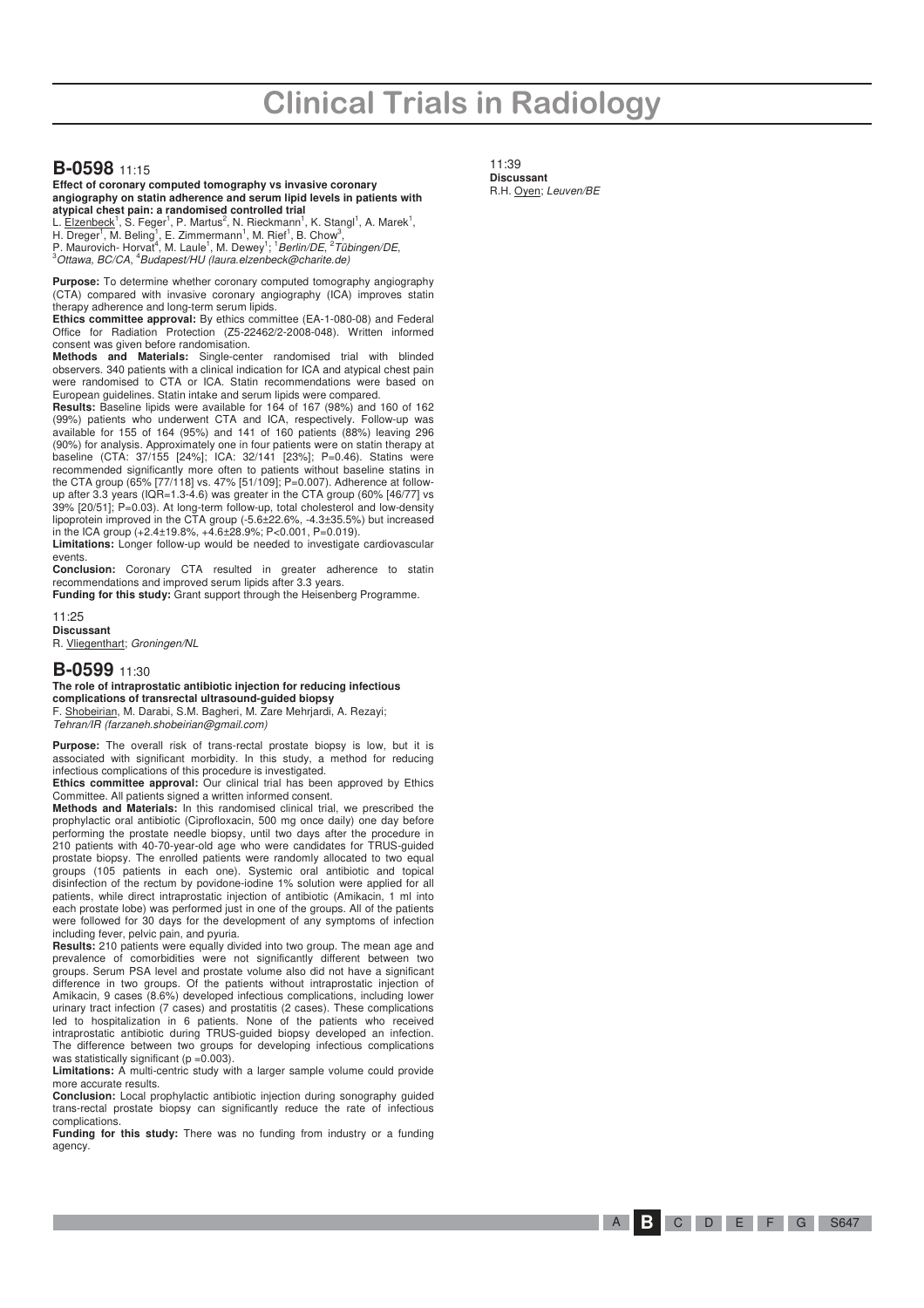# **Clinical Trials in Radiology**

### **Friday, March 2**

**10:30 - 12:00 Sky High Stage** 

**Breast** 

# **CT 10**

# **Clinical Trials in Radiology 3**

*Moderators:*<br>M. Dewey; Berlin/DE R.L. Ehman; Rochester, MN/US

#### **B-1006** 10:30

# **Breast cancer screening with tomosynthesis: distribution of cancer**

**subtypes in the Malmö Breast Tomosynthesis Screening Trial**<br>K.S. <u>Johnson<sup>1</sup>,</u> S. Zackrisson<sup>1</sup>, A. Rosso<sup>1</sup>, H. Sartor<sup>1</sup>, I. Andersson<sup>1</sup>, L.H. Saal<sup>2</sup>,<br>K. Lang<sup>1</sup>; <sup>1</sup>*Malmö/SE, <sup>2</sup>Lund/SE (kristin.johnson@med.lu.se)* 

**Purpose:** Digital breast tomosynthesis (DBT) has the potential of becoming the new breast cancer screening modality. It is, however, not known if DBT screening will change the types of cancers detected. We analysed the tumour biology of invasive breast cancers detected in the Malmö Breast Tomosynthesis Screening Trial (MBTST), using the St. Gallen surrogate subtype classification, clinically used for prognostic and treatment guidance.

**Ethics committee approval:** The study was approved by the Regional Ethical Review Board at Lund University (Dnr 2009/770). Written informed consent was obtained.

**Methods and Materials:** The MBTST is a prospective, population-based one-arm screening trial comparing one-view DBT with two-view digital mammography (DM). 14 848 women were enrolled and in total 118 invasive cancers were detected. The cancers were classified according to St. Gallen; luminal A-like, luminal B-like HER2-/HER2+, HER2+ and triple negative. The subtypes were presented by mode of detection; DBT alone compared to all DM detected cancers.

**Results:** In total, 38 breast cancers were detected with DBT alone (37 with subtypes): 19 (50%) luminal A-like, 14 (37%) luminal B-like HER2-, 0 (0%) luminal B-like HER2+, 1 (3%) HER2+ and 3 (8%) triple negative. 80 cancers were detected with both DBT and DM (n=76) or DM alone (n=4): 37 (46%) luminal A-like, 34 (42%) luminal B-like HER2-, 1 (1%) luminal B-like HER2+, 3 (4%) HER2+ and 5 (6%) triple negative.

**Limitations:** The study was performed on an urban Swedish population using one particular brand of tomosynthesis equipment and might, therefore, not be generalizable to other populations and to the use of other tomosynthesis vendors.

**Conclusion:** Invasive cancers detected with DBT alone or DM in the MBTST were of similar subtypes according to the St. Gallen classification indicating that DBT screening may not alter the treatment predictive and prognostic panorama of screen-detected cancers.

**Funding for this study:** Swedish Research Council, Swedish Cancer Society, Skane county council's research and development foundation, Medical Faculty at Lund University (ALF grant), Unilabs Sweden and Siemens Healthineers. Author Disclosures:

**S. Zackrisson:** Speaker; Siemens. **H. Sartor:** Speaker; Siemens. **K. Lang:** Speaker; Siemens.

#### 10:40

**Discussant**  F.J. Gilbert; Cambridge/UK

#### **B-1007** 10:45

**Digital breast tomosynthesis vs digital mammography: recallrate by mammographic density, interim analyses** 

H. Aase<sup>1</sup>, Å.S. Holen<sup>2</sup>, B. Hanestad<sup>1</sup>, S. Hofvind<sup>2</sup>; <sup>1</sup> Bergen/NO, <sup>2</sup> Oslo/NO (hildegunn.aase@helse-bergen.no)

**Purpose:** To compare recall rates using synthetic mammography + digital breast tomosynthesis (SM+DBT) versus digital mammography (DM) in the Norwegian Breast Cancer Screening Program, stratified by mammographic density.

**Ethics committee approval:** The study is approved by the Regional committees for medical and health research ethics (2015/424) and registered in Clinical trials.org (NCT02835625).

**Methods and Materials:** As part of a randomised controlled screening trial performed in Bergen, 7037 women were screened with SM+DBT and 7052 with DM, January-December 2016. We obtained continuous measures of volumetric breast density (VBD) using an automated software (Volpara version 1.5.1). Recall rate for positive mammographic findings was calculated for

women who underwent screening with the two techniques, stratified by quartiles of VBD; (1:< 3.5%; 2: 3.5-5.4%; 3: 5.4-8.8% and 4: >8.8%). Twoproportion z-tests was used to test for statistical significance between the  $groups (p < 0.05)$ .

**Results:** Recall rate was statistically significantly lower for SM+DBT (3.0% [208/7037]) compared to DM (3.6% [254/7052], p=0.03). The recall rate increased by mammographic density for SM+DBT, from 2.1% for VBD-1 to 4.5% for VBD-4. For DM, the recall rate remained the same for different quartiles of mammographic density. For DM, the highest recall rate (4.3%) was observed for VBD-3.

**Limitations:** The radiologists had limited experience with DBT when the trial started.

**Conclusion:** Women screened with SM+DBT had a lower recall rate compared to those screened with DM. The higher recall rate among women with dense breast and screened with SM+DBT need to be followed closely according to cancer detection and rate of false positive screening results.

**Funding for this study:** The project is funded by the Norwegian Research Council.

 $10.55$ **Discussant**  E.M. Fallenberg; Berlin/DE

#### **B-1008** 11:00

**Reduction in infarct volume on CT and functional outcome after endovascular treatment for acute ischaemic stroke: a causal mediation analysis** 

K. <u>Compagne</u><sup>1</sup>, M. Boers<sup>2</sup>, H. Marquering<sup>2</sup>, C.B. Majoie<sup>2</sup>, W. Van Zwam<sup>3</sup>,<br>D.W. Dippel<sup>1</sup>, A. van Es<sup>1</sup>, A. Van der Lugt<sup>1</sup>, H. Lingsma<sup>1</sup>; <sup>1</sup>*Rotterdam/NL*, <sup>2</sup> Amsterdam/NL, <sup>3</sup> Maastricht/NL (c.compagne@erasmusmc.nl)

**Purpose:** A potential explanation for the favourable effect of endovascular treatment (EVT) on functional outcome after acute ischaemic stroke is a reduction in ischaemic lesion volume (ILV). ILV is strongly related to the functional outcome. The aim of the present study was to assess to which extent ILV also explains the effect of EVT on functional outcome.

**Ethics committee approval:** The study protocol of the MR CLEAN trial was approved by a central medical ethics committee and the research board of each participating center. All patients or their legal representatives provided written informed consent before randomisation.

**Methods and Materials:** The data of all 500 patients included in the randomised controlled MR CLEAN trial on the effectiveness of EVT were evaluated. ILV was assessed on non-contrast CT scan 5 days after stroke. The functional outcome was the score on the modified Rankin Scale at three months. We tested the pathway from EVT via ILV to functional outcome with a mediation model, using ordinal regression, with adjustment for relevant baseline covariates.

**Results:** In total, 452 patients were analysed. EVT patients had better outcome (acOR 2.01 (95%CI 1.43-2.82). EVT patients had smaller median ILV (55 mL) than non-EVT patients (80 mL) (absolute difference 25 mL; 95%CI 17.26-44.92). ILV was inversely associated with better outcome (common odds ratio (cOR) per 10 mL 0.58; 95%CI 0.51-0.66). After adjustment for ILV, the effect of EVT on the outcome decreased, but remained substantial (acOR 1.80; 95%CI 1.28-2.55). Reduction of ILV explained 16% of the beneficial effect of EVT on outcome.

**Limitations:** A limitation of our study is the exclusion of deceased patients in the first week after onset and therefore missing FIV measurements at 5-7 day follow-up which is tried to overcome by imputation.

**Conclusion:** The reduction of ILV by EVT explains only part of the effect on functional outcome. Before ILV is used as a primary outcome in efficacy trials, improvement of this potentially valuable outcome measure is needed.

**Funding for this study:** The MR CLEAN trial was partly funded by the Dutch Heart Foundation and by unrestricted grants from AngioCare BV, Medtronic/Covidien/EV3®, MEDAC Gmbh/LAMEPRO, Penumbra Inc., Stryker®, and Top Medical/Concentric. The MR CLEAN is registered under number NTR1804 in the Dutch trial register and under ISRCTN10888758 in the ISRCTN register. Erasmus Medical Center Rotterdam received funds from Stryker® for consultations by AvdL, AvE and DD and from Bracco Imaging® for consultations by DD. Academic Medical Center Amsterdam received funds from Stryker® for consultations by CM, YR and OB. AB and HM own stock in Nico-lab B.V. Maastricht University Medical Center received funds from Stryker® and Cerenovus® for consultations by WZ. AY reports research grants form Penumbra Inc. and Neuravi Inc., and consultant fees from Cerenovus/J&J. No other personal disclosures are reported. Author Disclosures:

**C.B. Majoie:** Research/Grant Support; Stryker. **W. Van Zwam:**

Research/Grant Support; Stryker, Codman. **D.W. Dippel:** Research/Grant Support; Stryker, Bracco Imaging. **A. Van der Lugt:** Research/Grant Support; Stryker.